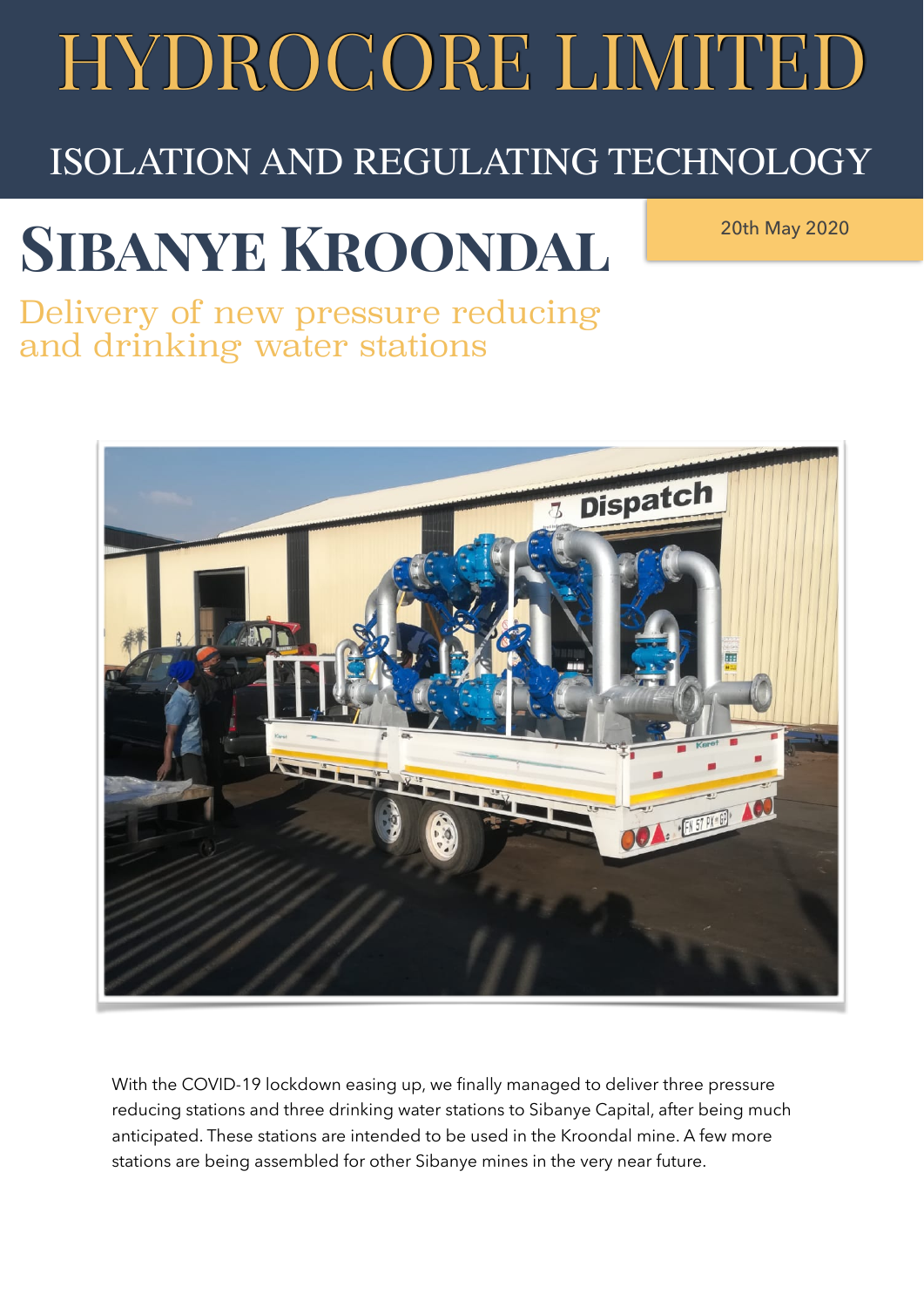## HYDROCORE LIMITED

#### ISOLATION AND REGULATING TECHNOLOGY

#### **PRESSURE REDUCING STATIONS** 20th May 2020

The [dual leg Pressure Reducing Station](https://055e923f-2887-4ad5-b043-62f70578aaef.filesusr.com/ugd/a2529d_5be6bede6cc64eaebf4210b258ce2e35.pdf) is a complete pressure reducing station that has a full operating leg backed by a full standby leg.



Each leg consists of:

- Two [hand-wheel](https://055e923f-2887-4ad5-b043-62f70578aaef.filesusr.com/ugd/a2529d_38eeb5f149a745dc86520c00ae970289.pdf) operated valves to isolate a leg for maintenance.
- A [strainer](https://055e923f-2887-4ad5-b043-62f70578aaef.filesusr.com/ugd/a2529d_b42d5d6c68d24cd49076a2402ecea371.pdf) to prevent entrance of solids to the safety and control valves.
- A [pressure reducing/control](https://055e923f-2887-4ad5-b043-62f70578aaef.filesusr.com/ugd/a2529d_58d3d75687a643e2bbab1ff3de3df75c.pdf) valve to maintain the required downstream pressure.
- A [pressure relief](https://055e923f-2887-4ad5-b043-62f70578aaef.filesusr.com/ugd/a2529d_3f243bdaea1a482b8e9e0e5b03ce7fab.pdf) valve is installed on the station's outlet to prevent the rising of the downstream pressure above a specified safe level.